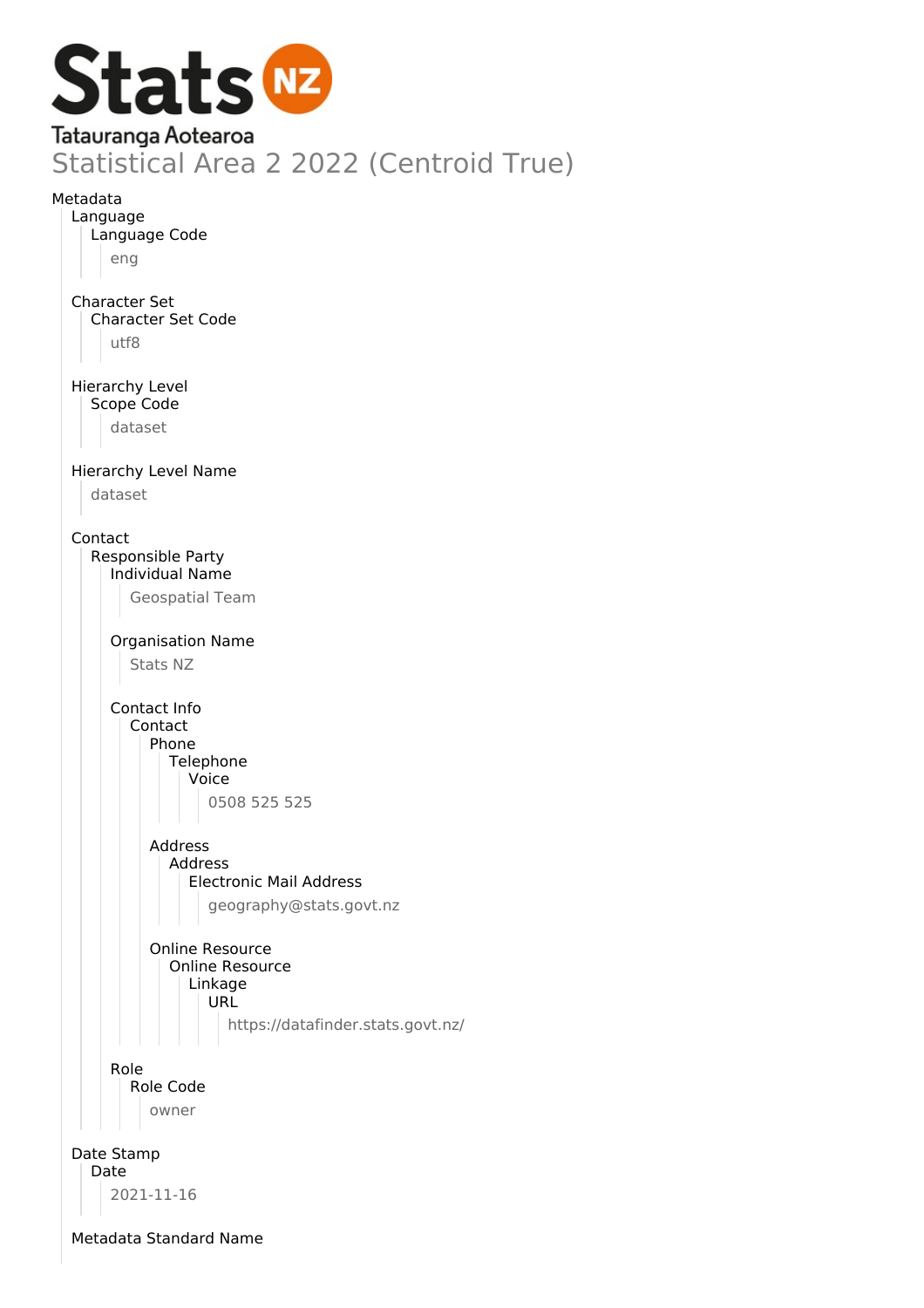#### Metadata Standard Version

2007

## Spatial Representation Info Vector Spatial Representation

### Topology Level Code

geometryOnly

# Geometric Object Type Code

point

#### Integer

2244

## Reference System Info

Reference System Reference System Identifier

## Identifier

Code

# 2193

Code Space EPSG

# Version

7.9.4(9.0.0)

## Identification Info

Data Identification Citation Citation Title SA202022\_V1\_00\_Centroid\_True

### Date

Presentation Form Presentation Form Code mapDigital

### Abstract

The "true" centroid is the centre of mass of that polygon, such that if some flat substance of uniform thickness and density were cut into the shape of that polygon, then that object would balance at the centroid. The centroid is a useful way of summarizing the location of a set of polygons as points, particularly when used for comparative analysis. Note that the centroid could potentially fall outside the SA2 polygon, depending on the shape of the polygon.The dataset contains the EASTING and NORTHING attributes of the centroid point in NZGD2000 New Zealand Transverse Mercator (EPSG:2193) and LATITUDE and LONGITUDE of the centroid point in decimal degrees in WGS1984 (EPSG:4326) projection.

### Purpose

This dataset contains the true centroid point layer for the annually released statistical area 2 (SA2) boundaries as at 1 January 2022.

### Credit

Stats NZ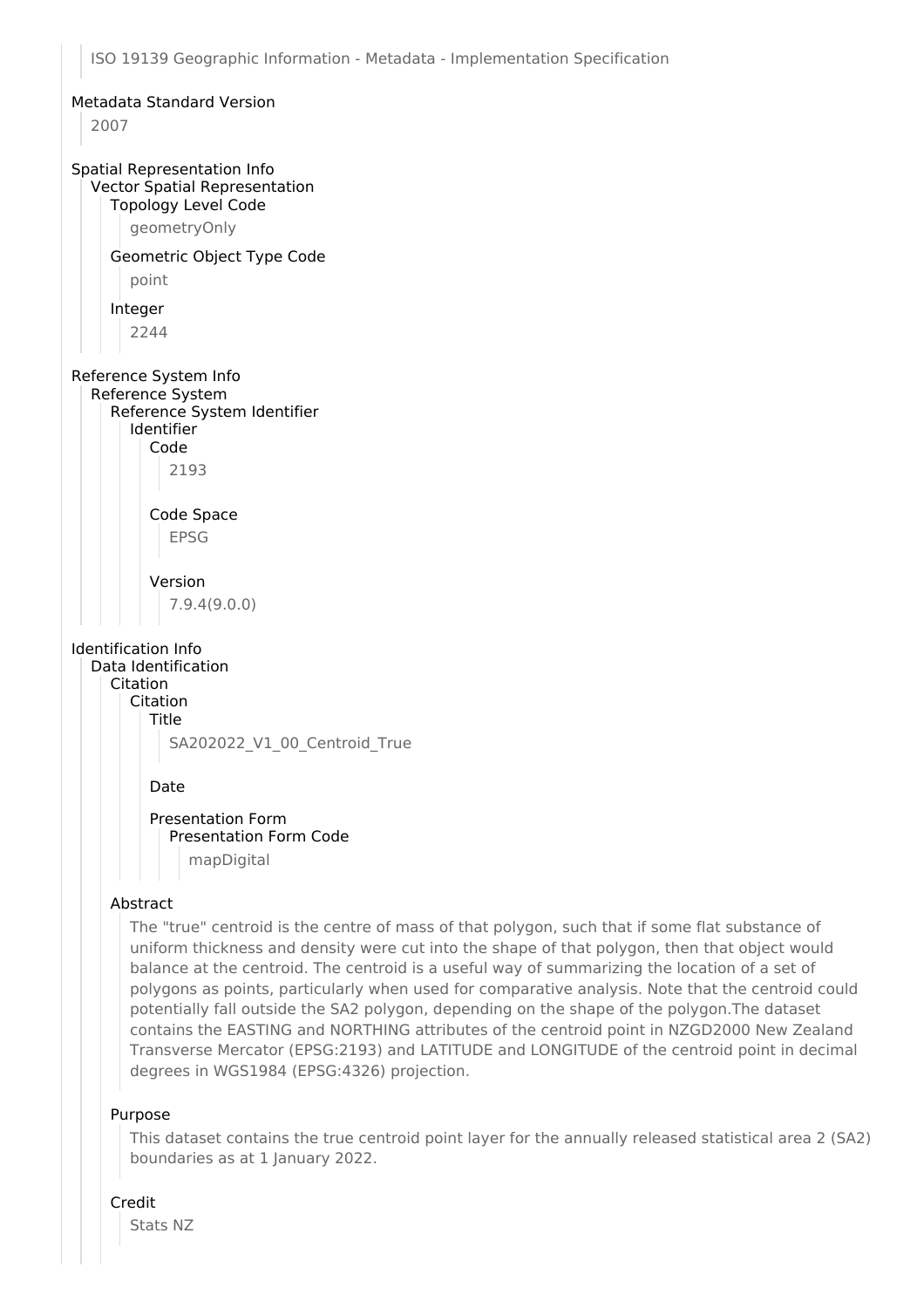